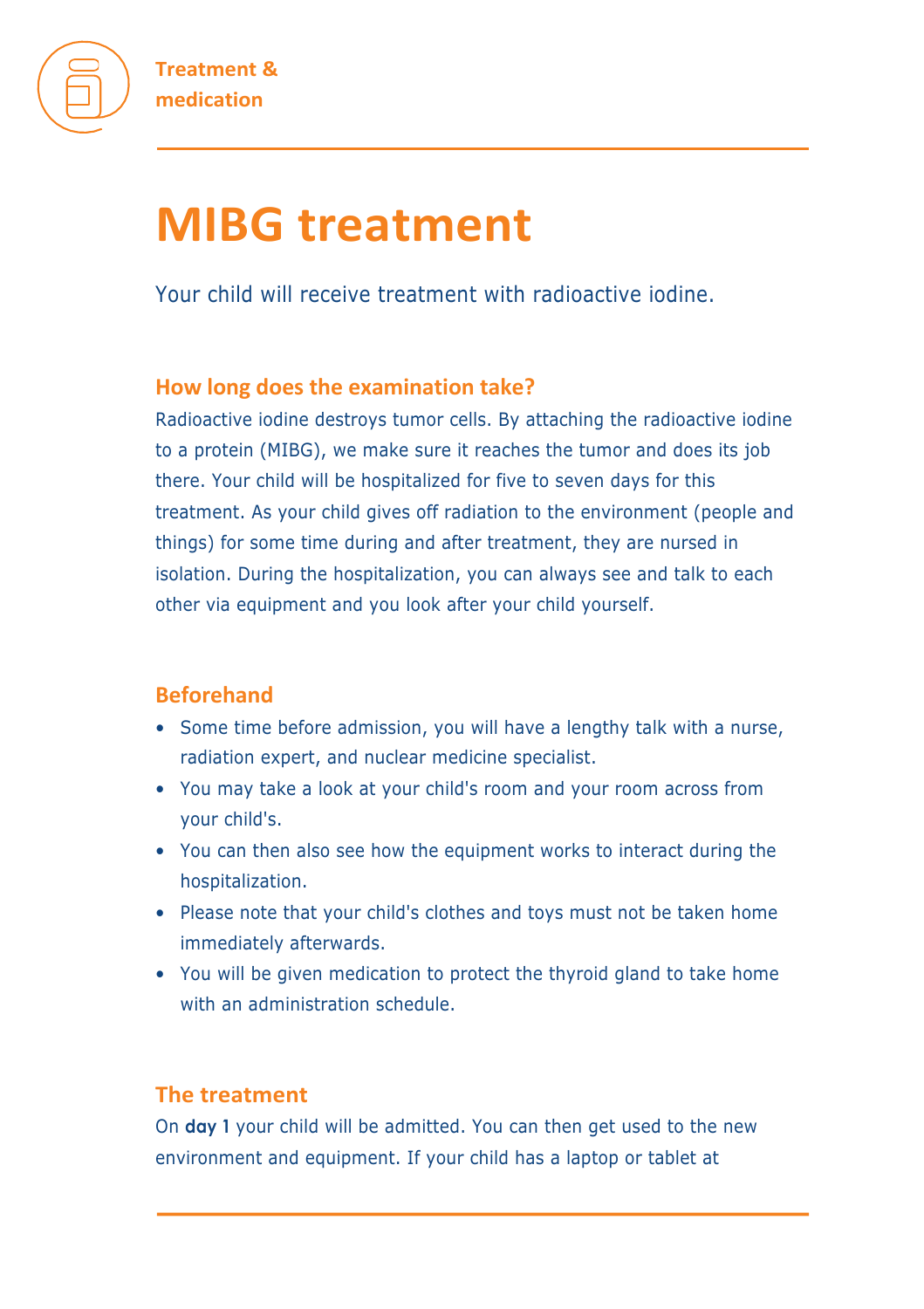with them, we will wrap it in cling film. After hospitalization, you can simply take it home with you.

On **day 2** the actual treatment will be performed. Your child will first have a light breakfast. Blood will be drawn from the VIT or line and your child may be given a relaxing medication. You will then go to your own room and the radioactive iodine will be administered via the VIT or line in 1 to 2.5 hours maximum. Some of the radioactive iodine will be retained in the body, particularly in the tumor and any metastases. The rest will leave the body in the urine, feces and sweat. Your child will be given plenty of fluids (selfdrinking or via nasogastric tube) for the first 24 hours to speed this up. Your child's pediatric oncologist, along with nuclear medicine physicians, is responsible for treatment. A ward-duty physician visits every day. For the days following the administration, the nurse will measure every morning how much radiation your child is emitting. Your child may receive chemotherapy ON those days according to the treatment schedule. A scan is taken two or three days after the radioactive iodine has been administered. This takes about 45 minutes.

#### **Care**

You may look after your child yourself, except if you are pregnant. The nurse will explain everything to you the first time. It is advisable to have two people involved besides the parents. Minimize your own exposure to radiation and only enter the room when your child needs you. In the lock, put on an overcoat, gloves and slippers. Your child's urine is radioactive. Diapers are therefore collected in a special waste bin and if your child is potty trained, they should always sit down on the toilet to urinate. Try to stay in the room as briefly as possible and keep as much distance from your child as possible. When you leave the room, please put the slippers and gloves in the garbage can in the lock and hang the overcoat on a hook. Each caregiver is given a radiation meter that measures how much radiation you have received. There is no legal limit for